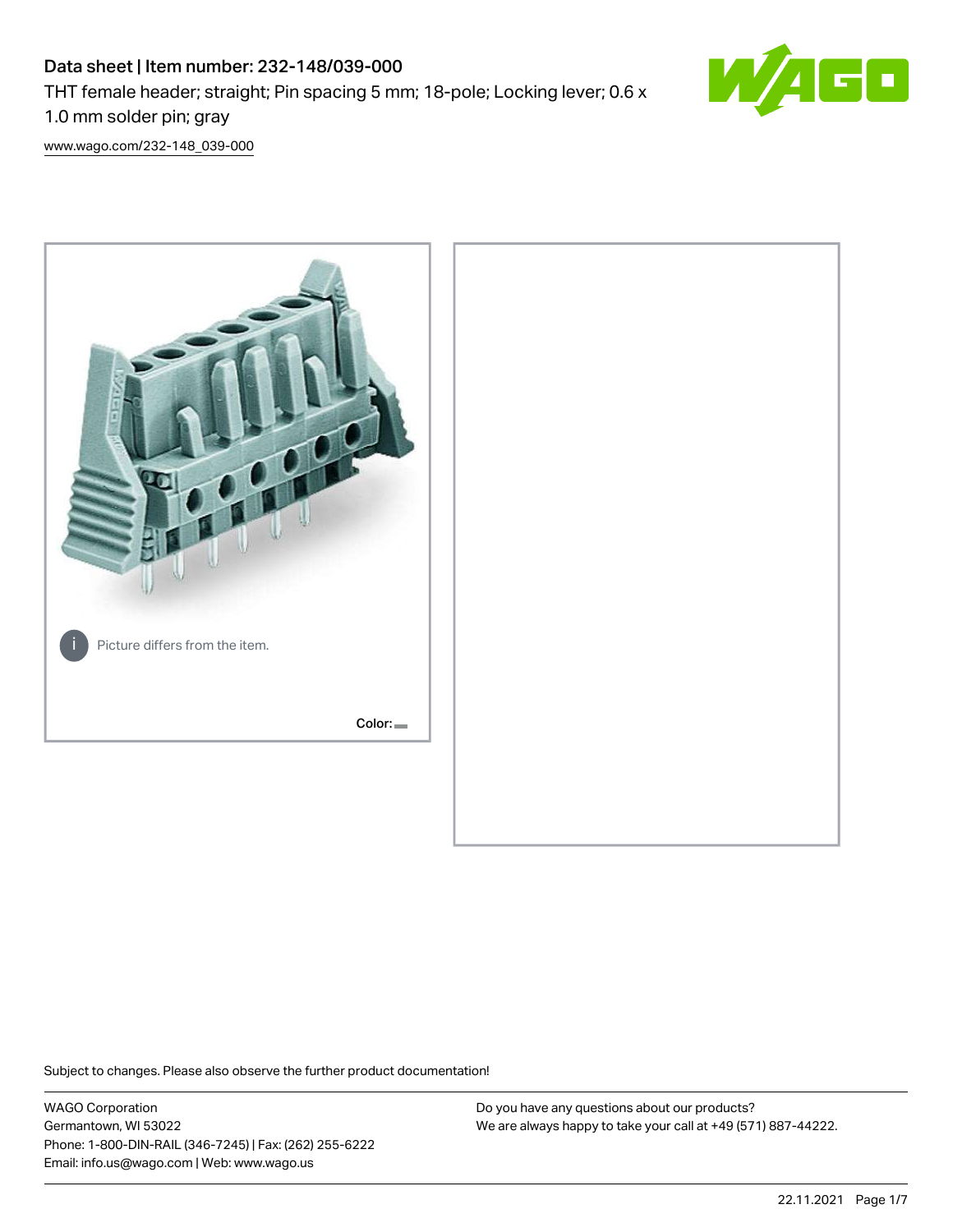

Dimensions in mm

L = pole no. x pin spacing

2- to 3-pole female connectors – one latch only

#### Item description

- **Horizontal or vertical PCB mounting via straight or angled solder pins**
- For board-to-board and board-to-wire connections
- $\blacksquare$ Touch-proof PCB outputs
- $\blacksquare$ Easy-to-identify PCB inputs and outputs
- $\blacksquare$ With coding fingers

Subject to changes. Please also observe the further product documentation! Data

WAGO Corporation Germantown, WI 53022 Phone: 1-800-DIN-RAIL (346-7245) | Fax: (262) 255-6222 Email: info.us@wago.com | Web: www.wago.us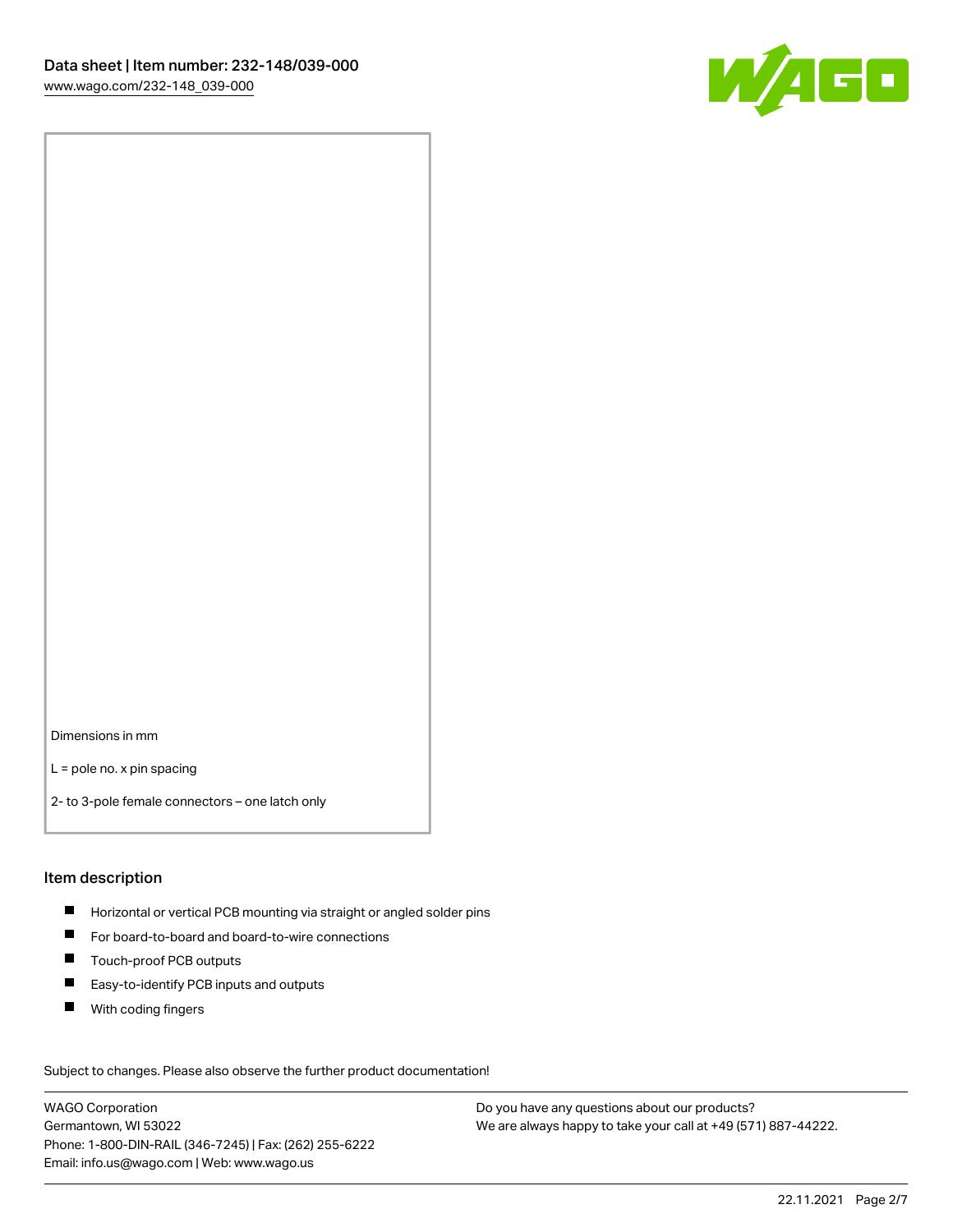

# Data Notes

| Safety information 1 | The MCS-MULTI CONNECTION SYSTEM includes connectors<br>without breaking capacity in accordance with DIN EN 61984. When<br>used as intended, these connectors must not be connected<br>/disconnected when live or under load. The circuit design should<br>ensure header pins, which can be touched, are not live when<br>unmated. |
|----------------------|-----------------------------------------------------------------------------------------------------------------------------------------------------------------------------------------------------------------------------------------------------------------------------------------------------------------------------------|
| Variants:            | Other pole numbers<br>3.8 mm pin projection for male headers with straight solder pins<br>Gold-plated or partially gold-plated contact surfaces<br>Other versions (or variants) can be requested from WAGO Sales or<br>configured at https://configurator.wago.com/                                                               |

# Electrical data

### IEC Approvals

| Ratings per                 | IEC/EN 60664-1                                                        |
|-----------------------------|-----------------------------------------------------------------------|
| Rated voltage (III / 3)     | 320 V                                                                 |
| Rated surge voltage (III/3) | 4 <sub>k</sub> V                                                      |
| Rated voltage (III/2)       | 320 V                                                                 |
| Rated surge voltage (III/2) | 4 <sub>k</sub> V                                                      |
| Nominal voltage (II/2)      | 630 V                                                                 |
| Rated surge voltage (II/2)  | 4 <sub>k</sub> V                                                      |
| Rated current               | 12A                                                                   |
| Legend (ratings)            | $(III / 2)$ $\triangle$ Overvoltage category III / Pollution degree 2 |

# UL Approvals

| Approvals per                  | UL 1059 |
|--------------------------------|---------|
| Rated voltage UL (Use Group B) | 300 V   |
| Rated current UL (Use Group B) | 15 A    |
| Rated voltage UL (Use Group D) | 300 V   |
| Rated current UL (Use Group D) | 10 A    |

# Ratings per UL

| Rated voltage UL 1977 | 600 V |
|-----------------------|-------|
| Rated current UL 1977 |       |

Subject to changes. Please also observe the further product documentation!

| <b>WAGO Corporation</b>                                | Do you have any questions about our products?                 |
|--------------------------------------------------------|---------------------------------------------------------------|
| Germantown, WI 53022                                   | We are always happy to take your call at +49 (571) 887-44222. |
| Phone: 1-800-DIN-RAIL (346-7245)   Fax: (262) 255-6222 |                                                               |
| Email: info.us@wago.com   Web: www.wago.us             |                                                               |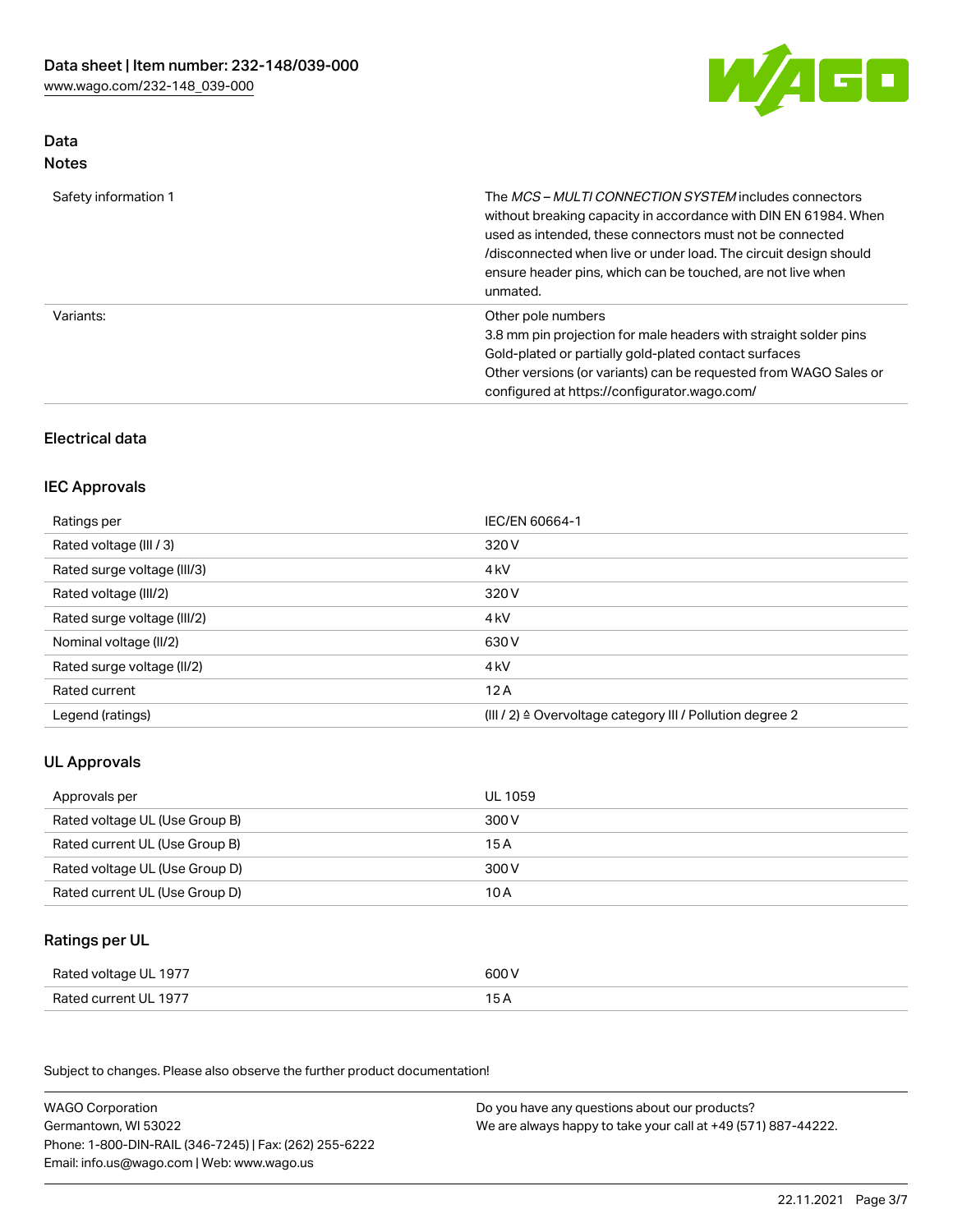

### CSA Approvals

| Approvals per                   | CSA   |
|---------------------------------|-------|
| Rated voltage CSA (Use Group B) | 300 V |
| Rated current CSA (Use Group B) | 15 A  |
| Rated voltage CSA (Use Group D) | 300 V |
| Rated current CSA (Use Group D) | 10 A  |

# Connection data

| Total number of potentials | או |
|----------------------------|----|
| Number of connection types |    |
| Number of levels           |    |

#### Connection 1

# Physical data

| Pin spacing                          | 5 mm / 0.197 inch          |
|--------------------------------------|----------------------------|
| Width                                | 105.8 mm / 4.165 inch      |
| Height                               | 26.6 mm / 1.047 inch       |
| Height from the surface              | 21.6 mm / 0.85 inch        |
| Depth                                | 11.6 mm / 0.457 inch       |
| Solder pin length                    | 5 mm                       |
| Solder pin dimensions                | $0.6 \times 1$ mm          |
| Drilled hole diameter with tolerance | $1.3$ <sup>(+0.1)</sup> mm |

# Plug-in connection

| Contact type (pluggable connector) | Female header |
|------------------------------------|---------------|
| Connector (connection type)        | for PCB       |
| Mismating protection               | No            |
| Mating direction to the PCB        | $90^{\circ}$  |
| Locking of plug-in connection      | locking lever |

### PCB contact

| PCB Contact            |                                            |
|------------------------|--------------------------------------------|
| Solder pin arrangement | over the entire female connector (in-line) |

Subject to changes. Please also observe the further product documentation!

| <b>WAGO Corporation</b>                                | Do you have any questions about our products?                 |
|--------------------------------------------------------|---------------------------------------------------------------|
| Germantown, WI 53022                                   | We are always happy to take your call at +49 (571) 887-44222. |
| Phone: 1-800-DIN-RAIL (346-7245)   Fax: (262) 255-6222 |                                                               |
| Email: info.us@wago.com   Web: www.wago.us             |                                                               |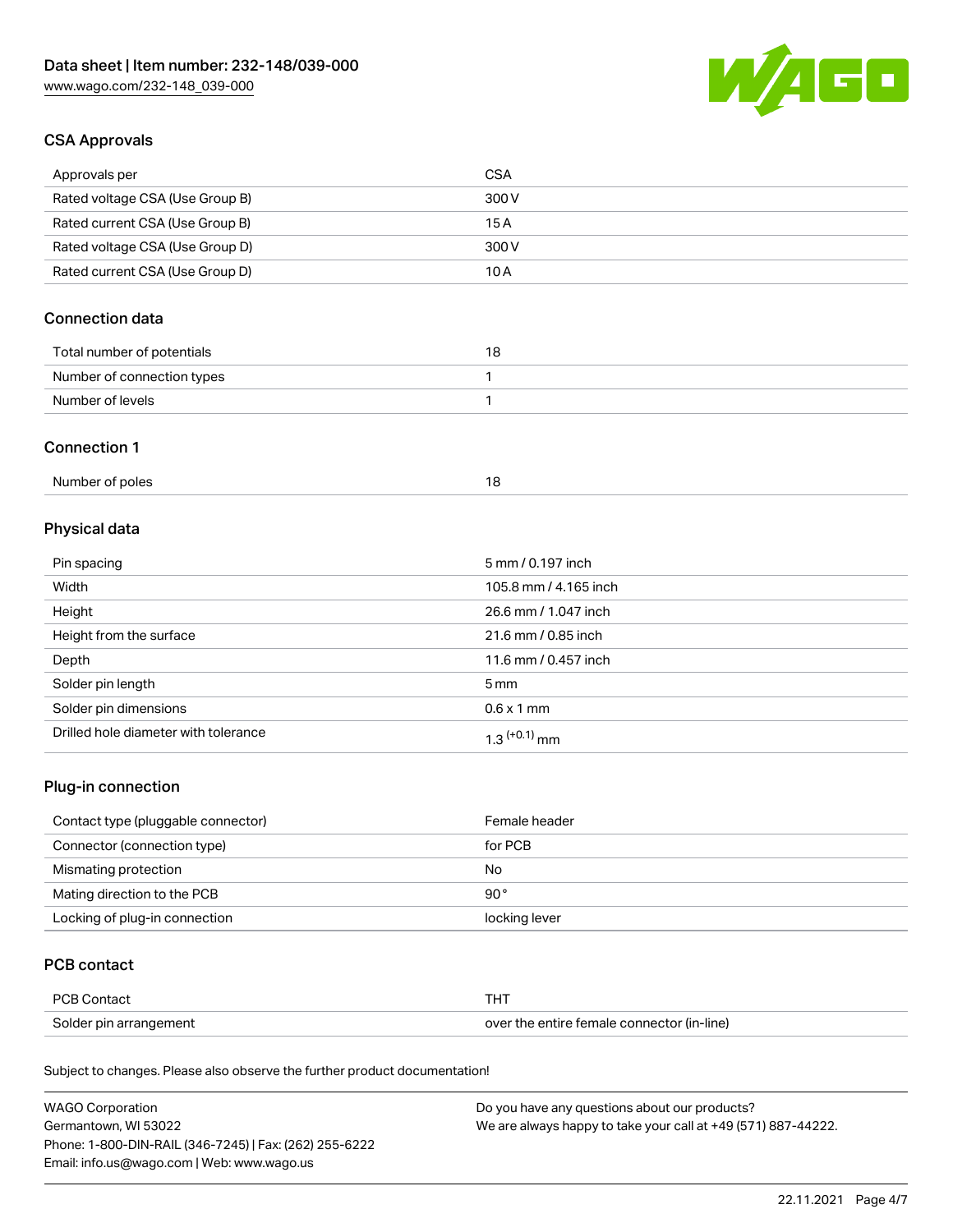

Number of solder pins per potential 1

#### Material data

| Color                       | gray             |
|-----------------------------|------------------|
| Material group              |                  |
| Insulation material         | Polyamide (PA66) |
| Flammability class per UL94 | V <sub>0</sub>   |
| Contact material            | Copper alloy     |
| Contact plating             | tin-plated       |
| Fire load                   | 0.316 MJ         |
| Weight                      | 17.5g            |

#### Environmental requirements

| Limit temperature range | . +85 °Ր<br>-60 |  |
|-------------------------|-----------------|--|
|-------------------------|-----------------|--|

### Commercial data

| PU (SPU)              | 10 Stück      |
|-----------------------|---------------|
| Packaging type        | box           |
| Country of origin     | DE.           |
| <b>GTIN</b>           | 4055143453370 |
| Customs tariff number | 8536694040    |

#### Approvals / Certificates

#### Ship Approvals

| Logo                                                                 | Approval                  | <b>Additional Approval Text</b> | Certificate<br>name |
|----------------------------------------------------------------------|---------------------------|---------------------------------|---------------------|
| $\left(\!\!\left.\begin{array}{c} y\end{array}\!\!\right\!\!\right)$ | BV<br>Bureau Veritas S.A. | IEC 60998                       | 11915/D0<br>BV      |
| <b>BUREAU</b>                                                        |                           |                                 |                     |

# **Counterpart**



Item no.231-618 methods.com/231-618<br>Male connector; 18-pole; Pin spacing 5 mm; gray [www.wago.com/231-618](https://www.wago.com/231-618)

.<br>Subject to changes. Please also observe the further product documentation!

WAGO Corporation Germantown, WI 53022 Phone: 1-800-DIN-RAIL (346-7245) | Fax: (262) 255-6222 Email: info.us@wago.com | Web: www.wago.us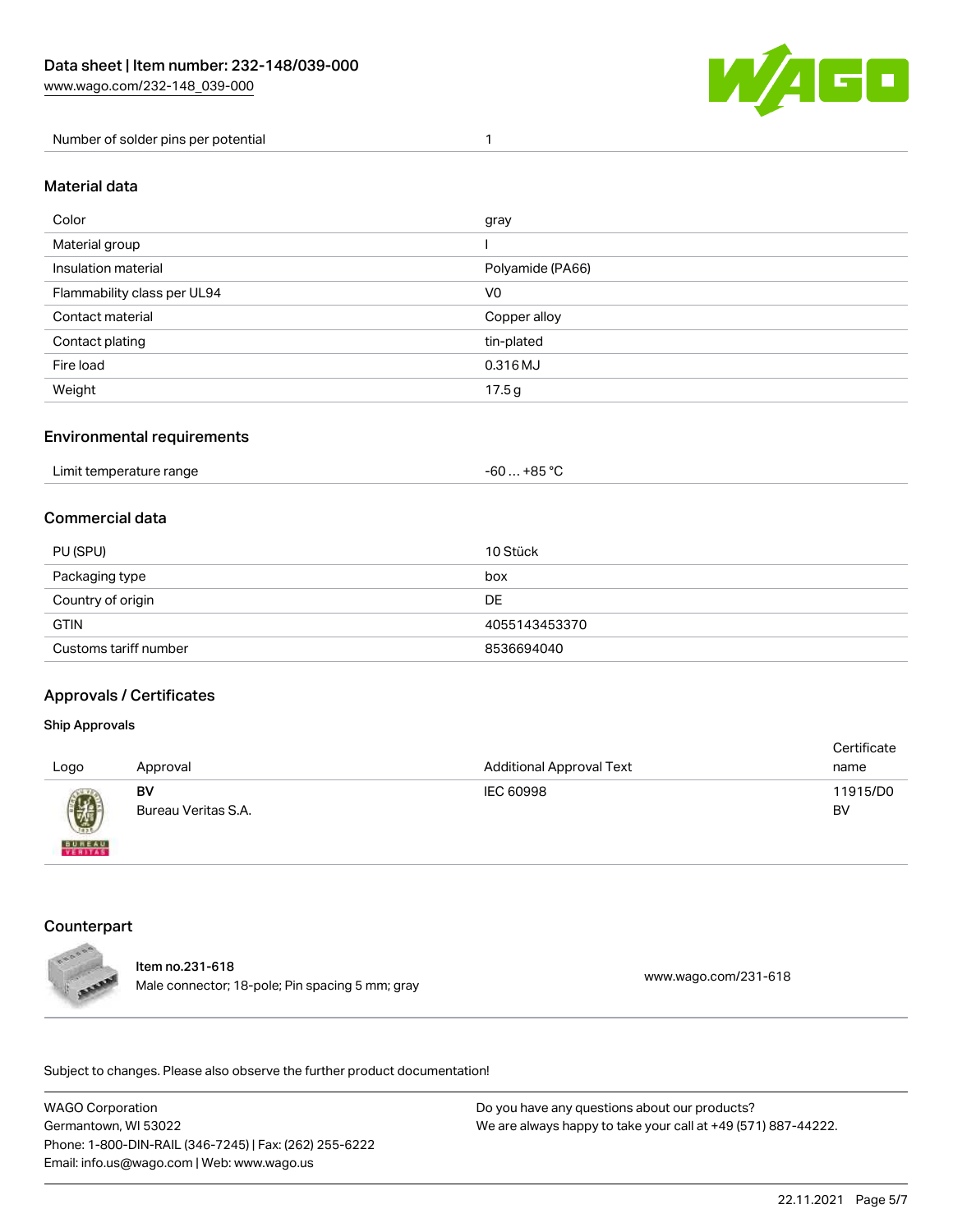#### Optional accessories

#### Testing accessories

| i cating accessories              |                                                                                                                                                                        |            |               |                      |
|-----------------------------------|------------------------------------------------------------------------------------------------------------------------------------------------------------------------|------------|---------------|----------------------|
| Testing accessories               |                                                                                                                                                                        |            |               |                      |
|                                   | Item no.: 231-661<br>Test plugs for female connectors; for 5 mm and 5.08 mm pin spacing; 2,50 mm <sup>2</sup> ; light gray                                             |            |               | www.wago.com/231-661 |
| <b>Downloads</b><br>Documentation |                                                                                                                                                                        |            |               |                      |
| <b>Additional Information</b>     |                                                                                                                                                                        |            |               |                      |
| Technical explanations            |                                                                                                                                                                        | 2019 Apr 3 | pdf<br>2.0 MB | Download             |
| <b>CAD files</b>                  |                                                                                                                                                                        |            |               |                      |
| CAD data                          |                                                                                                                                                                        |            |               |                      |
|                                   |                                                                                                                                                                        |            |               |                      |
|                                   | 2D/3D Models 232-148/039-000                                                                                                                                           |            | <b>URL</b>    | Download             |
| <b>PCB Design</b>                 |                                                                                                                                                                        |            |               |                      |
|                                   | Symbol and Footprint 232-148/039-000                                                                                                                                   |            | URL           | Download             |
|                                   | CAx data for your PCB design, consisting of "schematic symbols and PCB footprints",<br>allow easy integration of the WAGO component into your development environment. |            |               |                      |
| Supported formats:                |                                                                                                                                                                        |            |               |                      |
| ш                                 | Accel EDA 14 & 15                                                                                                                                                      |            |               |                      |
| ш                                 | Altium 6 to current version                                                                                                                                            |            |               |                      |
|                                   | Cadence Allegro                                                                                                                                                        |            |               |                      |
| ш                                 | DesignSpark                                                                                                                                                            |            |               |                      |
| ш                                 | Eagle Libraries                                                                                                                                                        |            |               |                      |
| KiCad                             |                                                                                                                                                                        |            |               |                      |
| ш                                 | Mentor Graphics BoardStation                                                                                                                                           |            |               |                      |
| ш                                 | Mentor Graphics Design Architect                                                                                                                                       |            |               |                      |
| Ш                                 | Mentor Graphics Design Expedition 99 and 2000                                                                                                                          |            |               |                      |
| Ш                                 | OrCAD 9.X PCB and Capture                                                                                                                                              |            |               |                      |
| ш                                 | PADS PowerPCB 3, 3.5, 4.X, and 5.X                                                                                                                                     |            |               |                      |
| ш                                 | PADS PowerPCB and PowerLogic 3.0                                                                                                                                       |            |               |                      |
| ш                                 | PCAD 2000, 2001, 2002, 2004, and 2006                                                                                                                                  |            |               |                      |

 $\blacksquare$ Pulsonix 8.5 or newer

Subject to changes. Please also observe the further product documentation!

WAGO Corporation Germantown, WI 53022 Phone: 1-800-DIN-RAIL (346-7245) | Fax: (262) 255-6222 Email: info.us@wago.com | Web: www.wago.us



| <b>CAD files</b>             |            |      |
|------------------------------|------------|------|
| CAD data                     |            |      |
| 2D/3D Models 232-148/039-000 | <b>URL</b> | Down |
| <b>PCB Design</b>            |            |      |